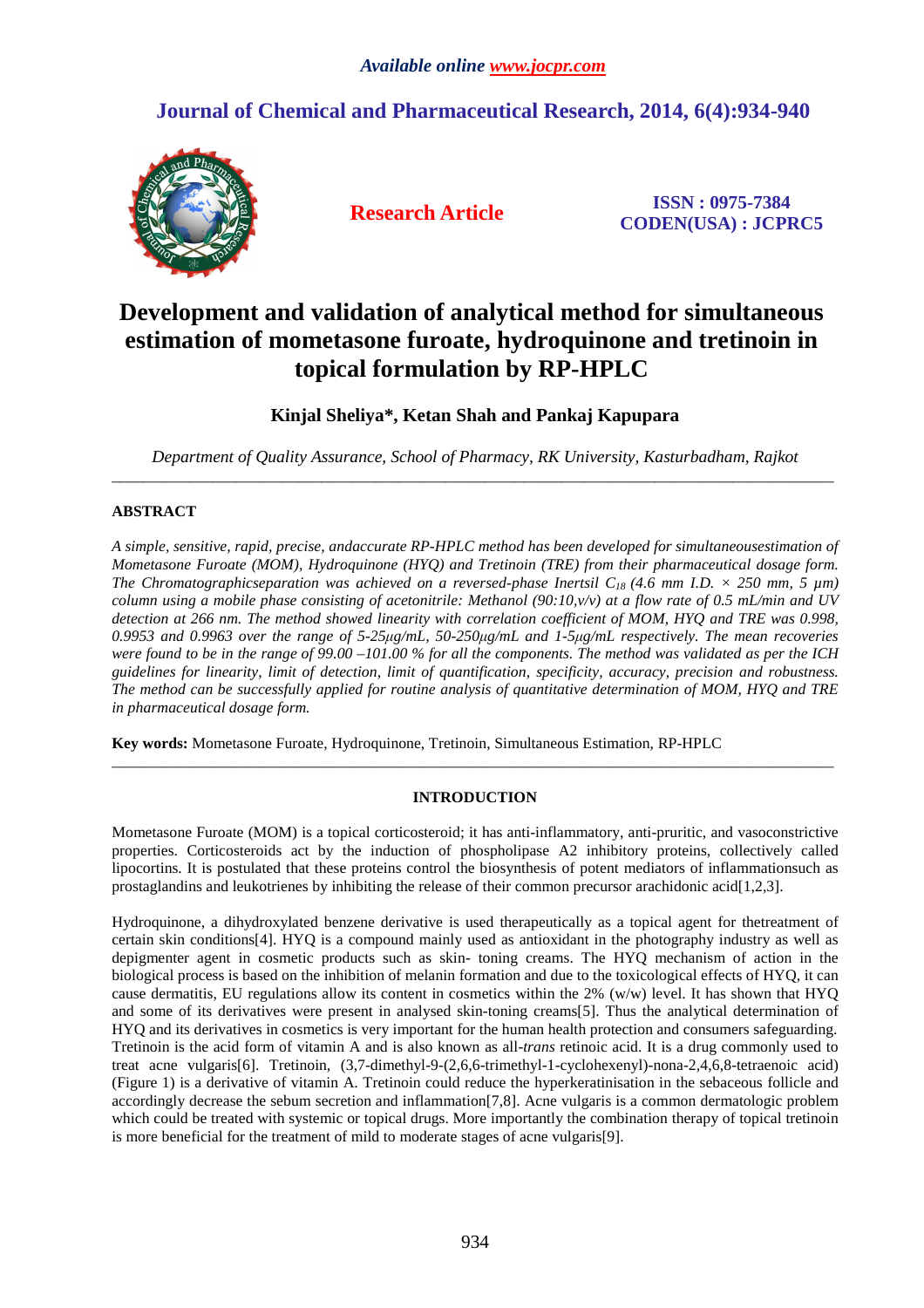

#### **EXPERIMENTAL SECTION**

### **Instrumentation**

HPLC of Cyberlab(Model: Cyberlab 1600 EX) with InertsilC<sub>18</sub> (4.6 mm I.D.  $\times$  250 mm, 5 µm) Column was used for chromatographic separation. Its contain Rheodyne 7725i injector and UV Detector (Deuterium). The ultrasonic bath made by Today-Tech was used for sonication. UV Visible spectrophotometer (LT - 2900) made by Labtronics and Analytical balance (BL – 220H) made by Shimadzu Ltd. having weighing capacity of 0.01 – 200 gm were used for the study.

### **Chemicals and Reagents**

Pharmaceutically pure samples of MOM, HYQ and TRE were obtained as a gift samples from Glenmark Pharmaceuticals, Nasik; K. K. Poonja& Sons, Vapi and Shalak Pharmaceuticals, New Delhi respectively. Acetonitrile and Methanol were obtained from Merck Specialities Private Limited, Mumbai and Molychem, Mumbai Respectively, Tetrahydrofuran and water were obtained from LobaChemie Pvt. Ltd., Mumbai and Astron Chemicals, Ahmedabad respectively.

### **Preparation of standard stock solution**

Accurately 10 mg of MOM, HYQ and TRE were weighed separately and transferred to three different 100 mL volumetric flask. Each of them was dissolved in few mL of acetonitrile. All the solutions were ultrasonicated for 20 minutes on ultrasonicator. The volume was made up to the mark with acetonitrile to produce a final solutions containing 100 µg/mL of MOM, 100 µg/mL of HYQ and 100 µg/mL of TRE respectively. Then it was filtered through 0.45 µm 47 mm membrane filter paper.

### **Preparation of standard solution of ternarymixtures of MOM, HYQ and TRE**

Accurately weighed 20 mg of HYQ and added in 100 mL volumetric flask. To the same flask 10 mL of MOM standard stock solution (100  $\mu$ g/mL) and 2.5 mL of TRE standard stock solution (100 $\mu$ g/mL) were added. Few ml of acetonitrile was added.The solutions were ultrasonicated for 20 minutes on ultrasonicator. The volume was made up to the mark with acetonitrile to obtain a ternary mixture containing 10 ug/mL of Mometasone Furoate, 200 ug/mL of Hydroquinone and  $2.5 \mu g/mL$  of Tretinoin. Then it was filtered through 0.45  $\mu$ m 47 mm membrane filter paper.

### **Construction of calibration plots**

Calibration standards for each analytes were prepared at the concentration of 5, 10, 15, 20 and 25  $\mu$ g/mL for MOM; 50, 100, 150, 200 and 250 for HYQ and 1, 2, 3, 4 and 5 for TRE. All the solutions were scanned in HPLC and the peak areas were measured. Peak areas were that plotted against their respective concentrations for MOM, HYQ and TRE. From the plots it was found that all the drugs were linear in the concentration range  $5 - 25 \mu g/mL$ ,  $50 - 250$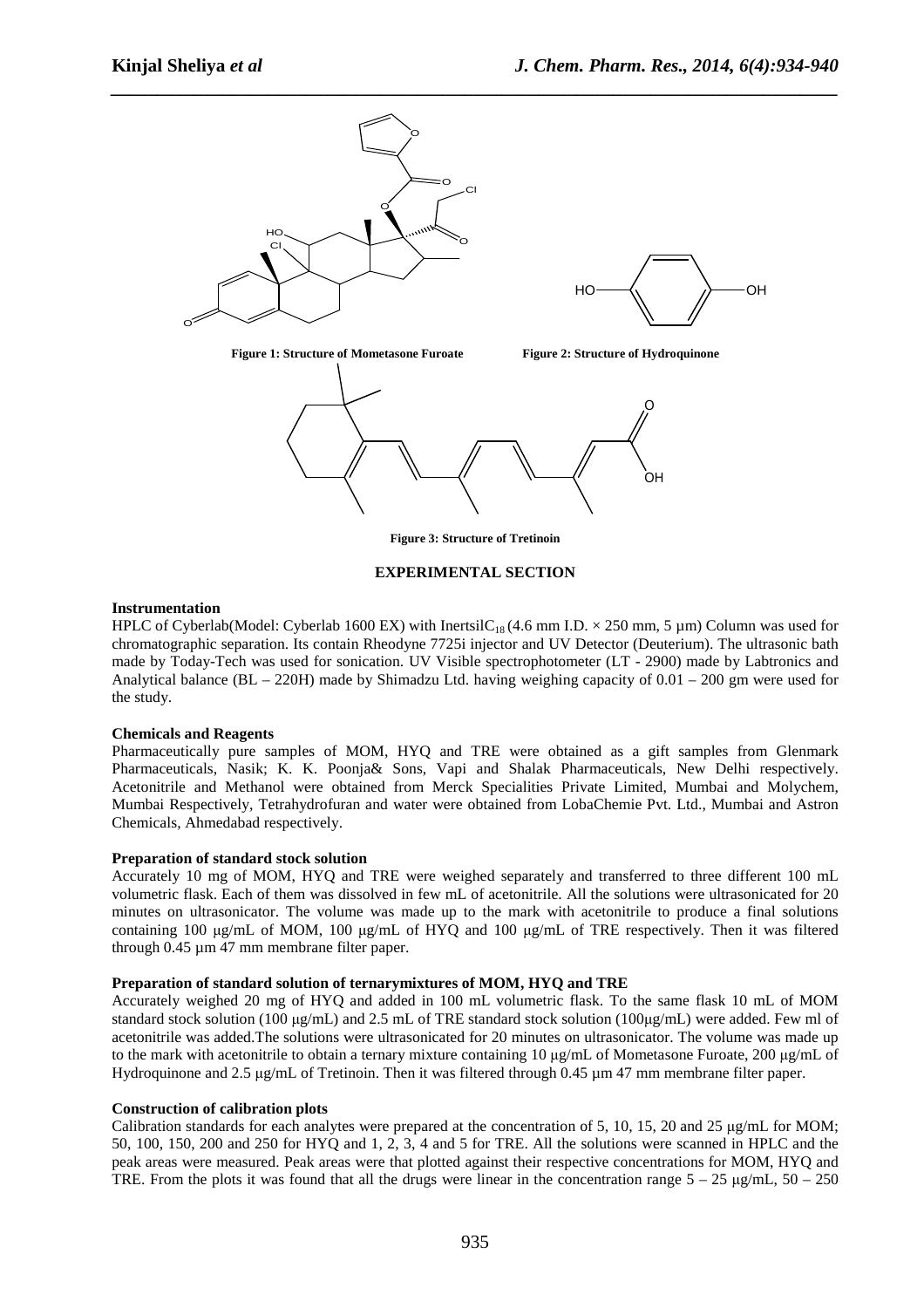$\mu$ g/mL and  $1 - 5 \mu$ g/mL for MOM, HYQ and TRE respectively. Unknown assay samples were quantified by references to these calibration plots.

*\_\_\_\_\_\_\_\_\_\_\_\_\_\_\_\_\_\_\_\_\_\_\_\_\_\_\_\_\_\_\_\_\_\_\_\_\_\_\_\_\_\_\_\_\_\_\_\_\_\_\_\_\_\_\_\_\_\_\_\_\_\_\_\_\_\_\_\_\_\_\_\_\_\_\_\_\_\_*

## **Analysis of marketed formulation**

A quantity of cream equivalent to 20 mg of HYQ, 1mg of MOM and 0.25mg of TRE was taken and dissolved in 20mL of tetrahydrofuran (THF). The cream was triturated for 10 - 15 min. Add few mL of acetonitrile. The solutions were ultrasonicated for 20 minutes on ultrasonicator. The volume was made up to 100 mL withacetonitrileand filtered through whatman filter. The final solution obtained has concentration of 10  $\mu$ g/mL of MOM, 200  $\mu$ g/mL of HYQ and 2.5  $\mu$ g/mL of TRE. This solution was analysed using the developed method [10].

### **Chromatographic condition**

Standard solutions of MOM, HYQ and TRE were injected in column with 20 µL micro-syringe. The chromatogram was run for appropriate minutes with mobile phase Acetonitrile : Methanol (90:10 v/v) which was previously degassed. The flow rate was set to 0.5 mL/min. and detection was carried out at wavelength 266 nm. The chromatogram was stopped after separation achieved completely. Data related to peak like area, height, retention time, resolution etc. were recorded using software.

### **Statistical calculation**

Standard regression curve analysis was performed by use of Microsoft Excel 2007 software without forcing through zero. Standard deviations and other statistical parameters were calculated by this software.

## **Validation**

The objective of method validation is to demonstrate that the method is suitable for its intended purpose as it is stated in ICH guidelines. The method was validated for linearity, precision (repeatability, intraday and interday precision), accuracy, specificity and robustness. Accuracy was assessed by measuring recovery at three different levels. Precision was assessed by measurement of intra and interday precision. In the intraday study the concentrations of all the drugs were calculated six times on the same day at different time intervals. In the inter day study the concentration of the drugs were calculated on six different days. Specificity of the method was assessed by injecting solutions containing all the drugs; after chromatography three sharp peaks were obtained for all drugs. LOD and LOO were measured to evaluate the detection and quantitation limits of the method and to determine whether these were affected by the presence of impurities. They were calculated by using equations LOD =  $3.3 \times$ SD/slop of calibration curve and  $LOQ = 10 \times SD/s$ lop of calibration curve.

### **RESULTS AND DISCUSSION**

## **HPLC method Development and Optimization**

The multi component formulations have gained a lot of importance as there is greater patient acceptability, increased potency and decreased side effects. MOM, HYQ and TRE are combinational dosage form used as anti-acne. This work was focused on the optimization of the conditions for the simple and rapid as well as low cost effective analysis including a selection of the proper column or mobile phase to obtain satisfactory results.Solvent type, solvent strength, detection wavelength and flow rate were varied to determine the chromatographic conditions giving the best separation. The mobile phase conditions were optimized so there was no interference from solvent and excipients.

Method development was started with 100% methanol but poor resolution was found between peaks of all the drugs. The mobile phase was then adjusted by mixing acetonitrile with methanol in the ratio of 40: 60. But poor resolution occurs between first two peaks and broadening in third peak. In order to optimize the better peak separation and resolution, Ratio of acetonitrile and methanol was altered logically. Finally the mobile phase contains acetonitrile: methanol (90:10, v/v) with flow rate 0.5 mL/min. was selected.

To determine the appropriate wavelength for simultaneous estimation of MOM, HYQ and TRE, solution of these compounds in acetonitrile were scanned in the range of 190 – 400 nm. From the overlay UV spectra it concluded that 266 nm was the most appropriate wavelength for analysis of all the drugs with suitable sensitivity.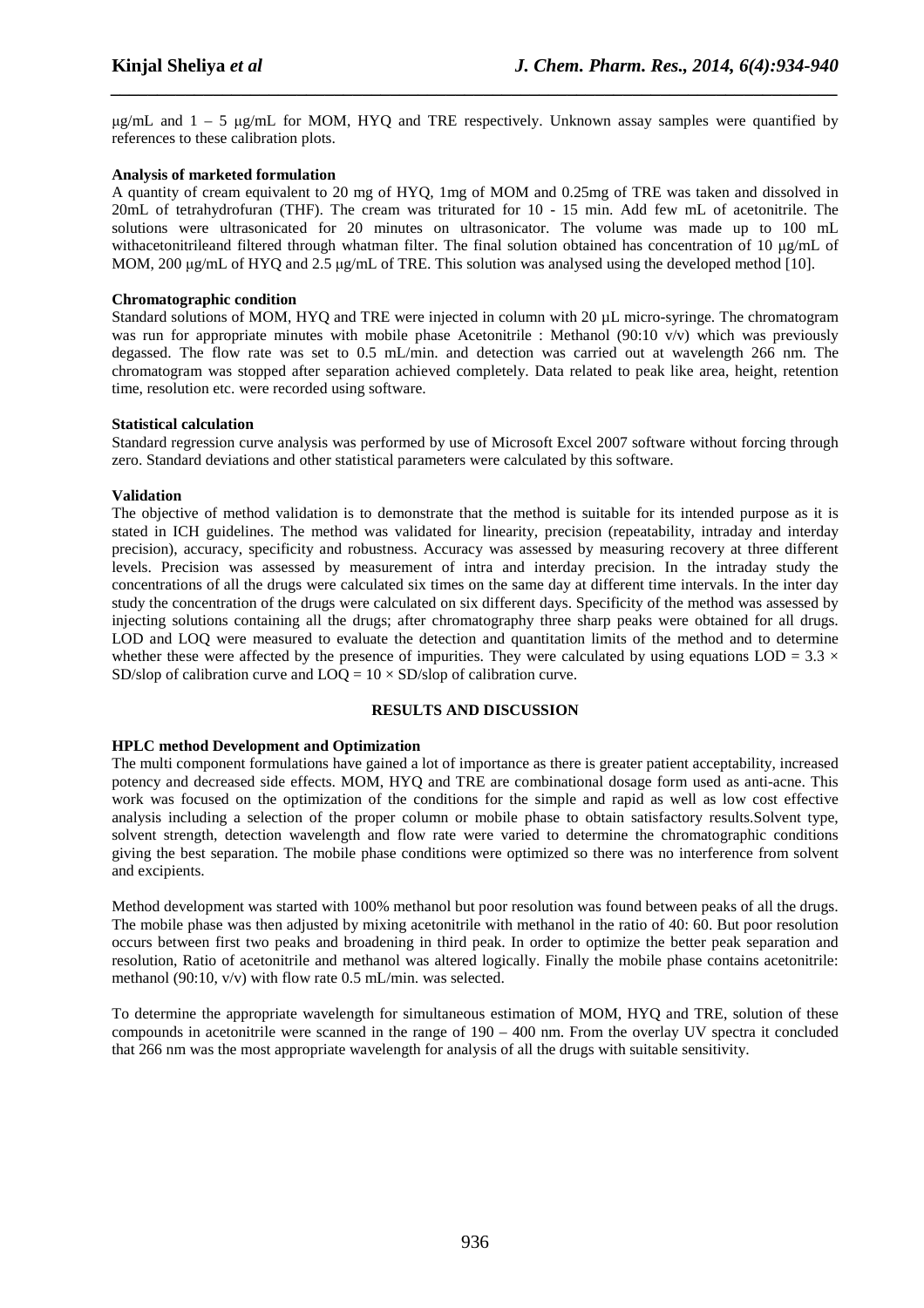

**Figure 4. Overlay UV spectra of MOM, HYQ and TRE** 



**Figure5. Optimized chromatogram for MOM, HYQ and TRE (100 µg/mL)** 

## **Method Validation**

The system suitability parameters like capacity factor, number of theoretical plates and tailing factor for all the analytes were found to be within the limit indicating the suitability of the system. The values obtained for resolution (> 1.5) showed these chromatographic conditions are appropriate for separation and quantification of all compounds. The number of theoretical plates and the tailing factor were within the acceptance criteria of  $> 2000$  and  $\leq 1$ , respectively, indicating good column efficiency and optimum mobile phase composition.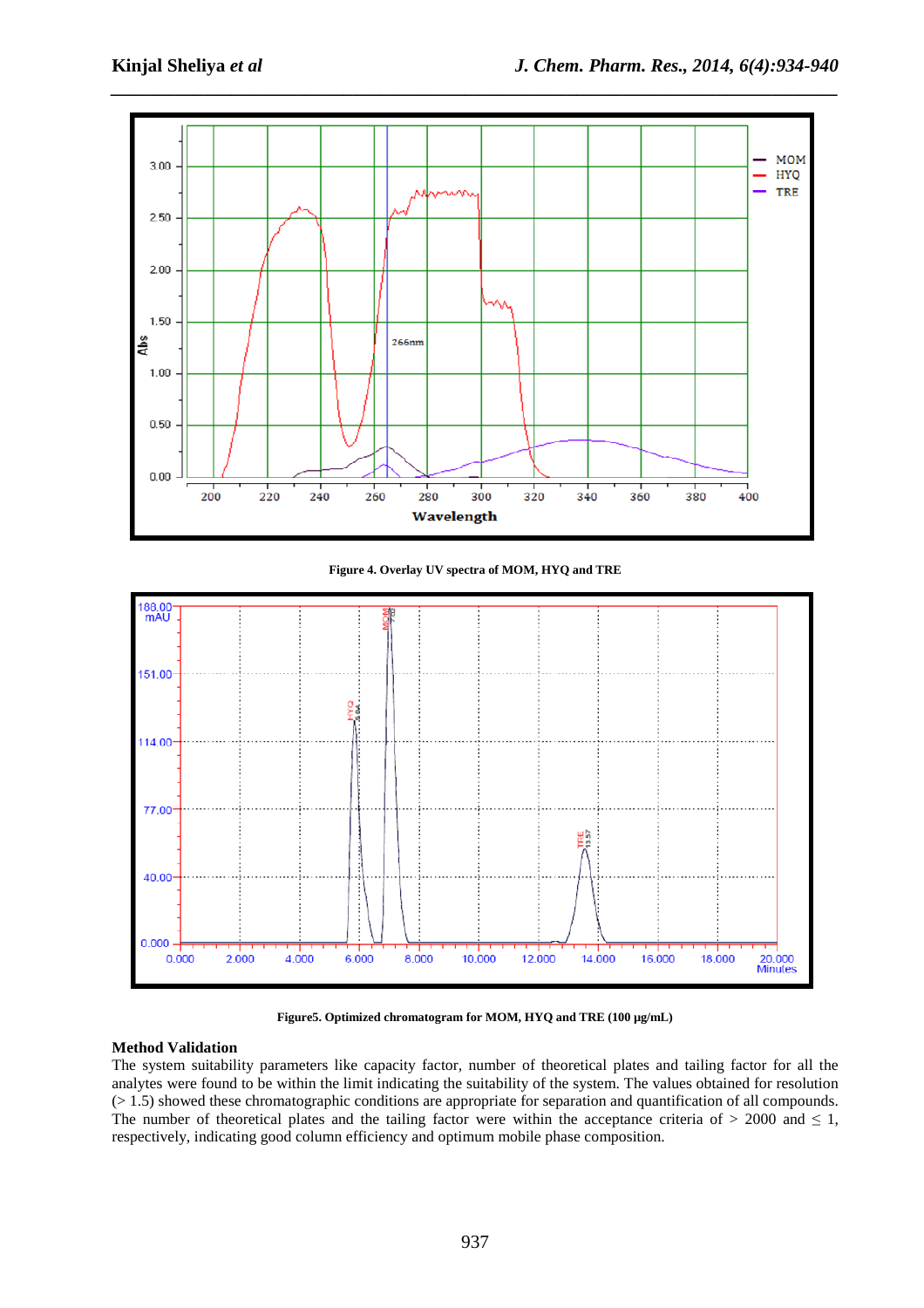| <b>Parameters</b>            | $MOM*$                   | $HYO*$ |                          | TRE*  |  |
|------------------------------|--------------------------|--------|--------------------------|-------|--|
| <b>Retention Time</b>        | 7.11                     | 5.77   |                          | 13.59 |  |
| <b>Tailing Factor</b>        | 0.75                     | 0.81   |                          | 0.94  |  |
| Number of Theoretical Plates | 2356                     | 2569   |                          | 2478  |  |
| Resolution                   | Between MOM and HYQ 1.74 |        | Between MOM and TRE 6.88 |       |  |
| *Mean of six determinations  |                          |        |                          |       |  |

#### **Table 1. Results from system suitability study**

*\_\_\_\_\_\_\_\_\_\_\_\_\_\_\_\_\_\_\_\_\_\_\_\_\_\_\_\_\_\_\_\_\_\_\_\_\_\_\_\_\_\_\_\_\_\_\_\_\_\_\_\_\_\_\_\_\_\_\_\_\_\_\_\_\_\_\_\_\_\_\_\_\_\_\_\_\_\_*

#### **Linearity**

Linearity was tested in the concentration range 5, 10, 15, 20 and 25 µg/mL for MOM; 50, 100, 150, 200 and 250 for HYQ and 1, 2, 3, 4 and 5 for TRE. All the solutions were chromatographed six times in accordance with the ICH. Separates calibration plots for MOM, HYQ and TRE were constructed by the plotting peak area against respective concentration and the method was evaluated by determination of the correlation coefficient and intercept, calculated in the corresponding statistical study, correlation coefficient  $r^2$  values > 0.999 and intercept very closed to zero confirmed the good linearity of the method.

#### **Table 2. Results from study of linearity**

|                    |                        | TRE*                   |  |
|--------------------|------------------------|------------------------|--|
| 266 nm             | $266$ nm               | $266$ nm               |  |
| $5 - 25$           | 50-200                 | $1 - 5$                |  |
| 0.998              | 0.995                  | 0.996                  |  |
| $= 31800x + 22364$ | $y = 2303.7x - 6076.9$ | $y = 2973.2x + 228.67$ |  |
| 31800              | 2303.7                 | 2973.2                 |  |
| 22364              | $-6076.9$              | 228.67                 |  |
| 0.0815             | 0.4208                 | 0.2866                 |  |
| 0.2468             | 1.2750                 | 0.8686                 |  |
|                    |                        | $\cdots$               |  |

*\*Mean of six determinations* 

### **Assay of marketed formulation**

The percentage label claim present in marketed formulation was found to be  $100.81 \pm 0.7679$ ,  $100.50 \pm 0.4894$  and 99.93  $\pm$  0.9266 for MOM, HYQ and TRE respectively. The chromatogram for analysis of marketed formulation is shown in figure 6.



**Figure 6.Chromatogram for marketed formulation**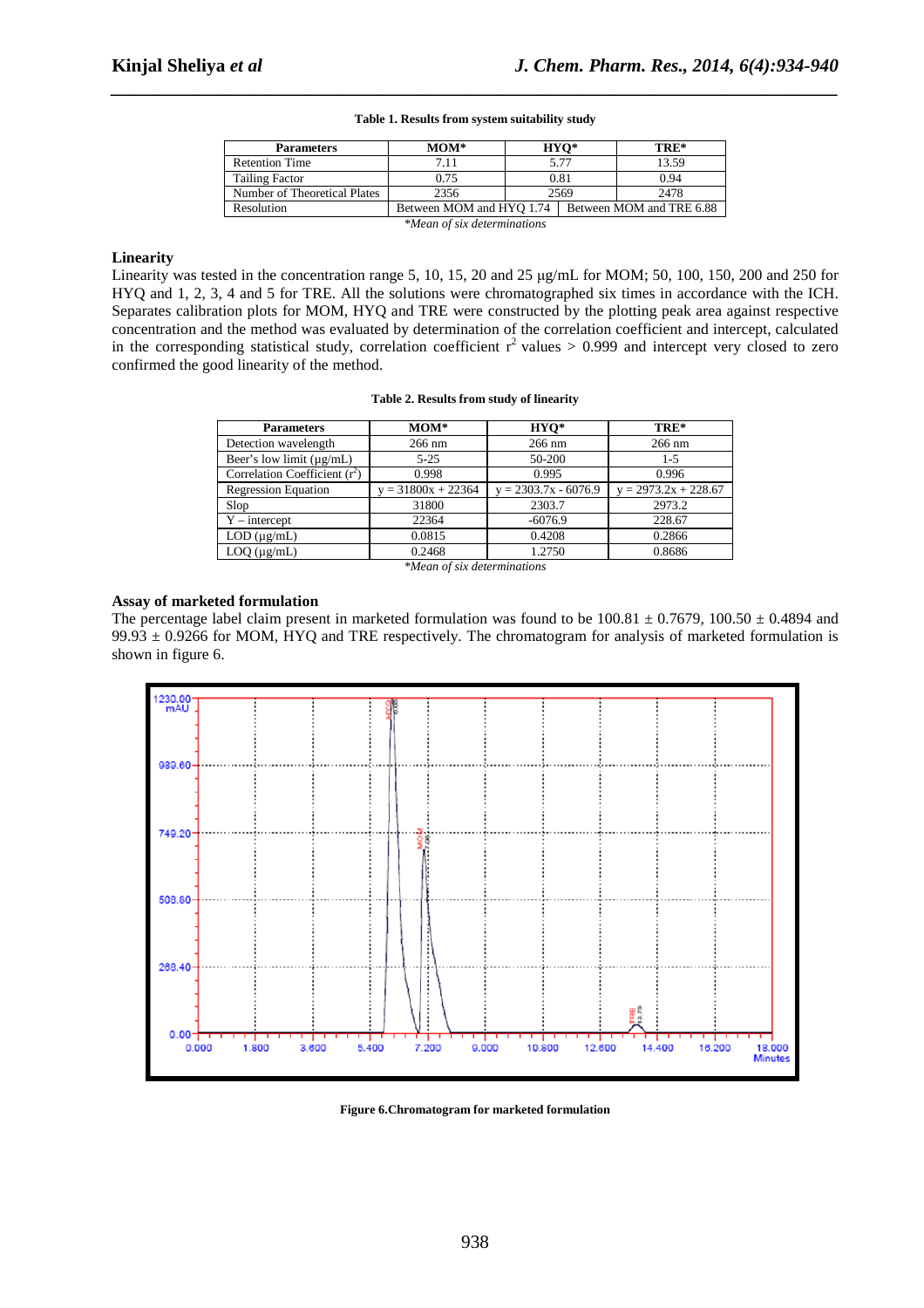## *\_\_\_\_\_\_\_\_\_\_\_\_\_\_\_\_\_\_\_\_\_\_\_\_\_\_\_\_\_\_\_\_\_\_\_\_\_\_\_\_\_\_\_\_\_\_\_\_\_\_\_\_\_\_\_\_\_\_\_\_\_\_\_\_\_\_\_\_\_\_\_\_\_\_\_\_\_\_* **Table 3.Result from assay of marketed Formulation**

| Brand           | Drug               | % Mean Recovery | <b>Standard Deviation</b> | % Relative Standard Deviation | <b>Standard Error</b> |
|-----------------|--------------------|-----------------|---------------------------|-------------------------------|-----------------------|
| <b>ClinSkin</b> | Mometasone Furoate | 100.81          | 0.7679                    | 0.7617                        | 0.3134                |
|                 | Hydroguinone       | 100.50          | 0.4894                    | 0.4869                        | 0.1997                |
|                 | Tretinoin          | 99.93           | 0.9266                    | 0.9272                        | 0.3782                |

#### **Precision**

For repeatability standard solution containing MOM (10 µg/mL), HYQ (200 µg/mL) and TRE (2.5 µg/mL) were injected six times and area of peak were measured. For intraday precision, the solutions were analyzed six times on the same day and for interday precision, the solutions were analyzed six times on the different day and % RSD was calculated.

#### **Table 4. Result from Study of Precision**

| Drug                       | % Mean Label Claim         | <b>Standard Deviation</b> | % Relative Standard Deviation | <b>Standard Error</b> |  |  |
|----------------------------|----------------------------|---------------------------|-------------------------------|-----------------------|--|--|
|                            | <b>Repeatability Data</b>  |                           |                               |                       |  |  |
| Mometasone Furoate         | 100.73                     | 0.7990                    | 0.7932                        | 0.3261                |  |  |
| Hydroquinone               | 100.00                     | 0.8679                    | 0.8679                        | 0.3542                |  |  |
| Tretinoin                  | 100.71                     | 0.9955                    | 0.9885                        | 0.4063                |  |  |
|                            | <b>Intra-day Precision</b> |                           |                               |                       |  |  |
| <b>Mometasone Furoate</b>  | 100.66                     | 0.7344                    | 0.7296                        | 0.2997                |  |  |
| Hydroquinone               | 100.02                     | 0.8492                    | 0.8490                        | 0.3466                |  |  |
| Tretinoin                  | 99.98                      | 0.4981                    | 0.4982                        | 0.2033                |  |  |
| <b>Inter-day Precision</b> |                            |                           |                               |                       |  |  |
| <b>Mometasone Furoate</b>  | 100.97                     | 0.7261                    | 0.7191                        | 0.2963                |  |  |
| Hydroquinone               | 100.43                     | 0.5994                    | 0.5968                        | 0.2446                |  |  |
| Tretinoin                  | 100.14                     | 0.5101                    | 0.5094                        | 0.2082                |  |  |

#### **Accuracy**

To check the accuracy of proposed method, recovery studies were carried out from pre analysed samples at three different levels of standard addition 80%, 100% and120% of label claim. The validity and reliability of proposed method was assessed by recovery studies by standard addition method.

| <b>MOM</b>               |                 | <b>HYC</b>                   |                 | <b>TRE</b>                   |                 |  |
|--------------------------|-----------------|------------------------------|-----------------|------------------------------|-----------------|--|
| <b>Level of Recovery</b> | Mean %          | <b>Level of Recovery</b>     | Mean %          | <b>Level of Recovery</b>     | Mean %          |  |
| $(\%)$                   | <b>Recovery</b> | $\left( \frac{0}{0} \right)$ | <b>Recovery</b> | $\left( \frac{0}{0} \right)$ | <b>Recovery</b> |  |
| 80                       | 100.36          | 80                           | 99.99           | 80                           | 100.66          |  |
| 100                      | 99.50           | 100                          | 100.87          | 100                          | 100.53          |  |
| 120                      | 99.99           | 120                          | 99.23           | 120                          | 99.51           |  |

#### **Table 5. Results from study of Accuracy**

#### **Robustness**

As defined by the ICH, the robustness of analytical procedure describes to its capacity to remain unaffected by small, but deliberate variations in method parameters and provides an indication of its reliability during normal usage. Robustness was performed by small variation in the chromatographic conditions and found to be unaffected by small variations like  $\pm 1$  % variation in volume of mobile phase and  $\pm 0.1$  mL/min. flow rate of mobile phase.

## **Specificity**

The specificity of the HPLC method was determined by complete separation of Mometasone Furoate, Hydroquinone and Tretinoin with parameters like retention time  $(t_R)$ , resolution  $(R_S)$  and tailing factor  $(T_f)$ . Here tailing factor for peaks ofMometasone Furoate, Hydroquinone and Tretinoin was less than 2 % and resolution was also more than 1.5%.

#### **CONCLUSION**

A simple, accurate and precise HPLC method was developed and validated for the routine analysis of Mometasone Furoate, Hydroquinone and Tretinoin in cream topical formulation. The results reveals that the proposed method could be successfully applied for the routine analysis and quality control of pharmaceutical dosage forms containing Mometasone Furoate, Hydroquinone and Tretinoin.

### **Acknowledgement**

The team would like to express their gratitude to Glenmark Pharmaceuticals, Nasik; K. K. Poonja and Sons, Vapi; Shalaks Pharmaceuticals, New Delhi, for providing with the gift samples of Momentasone furoate, Hydroquinone